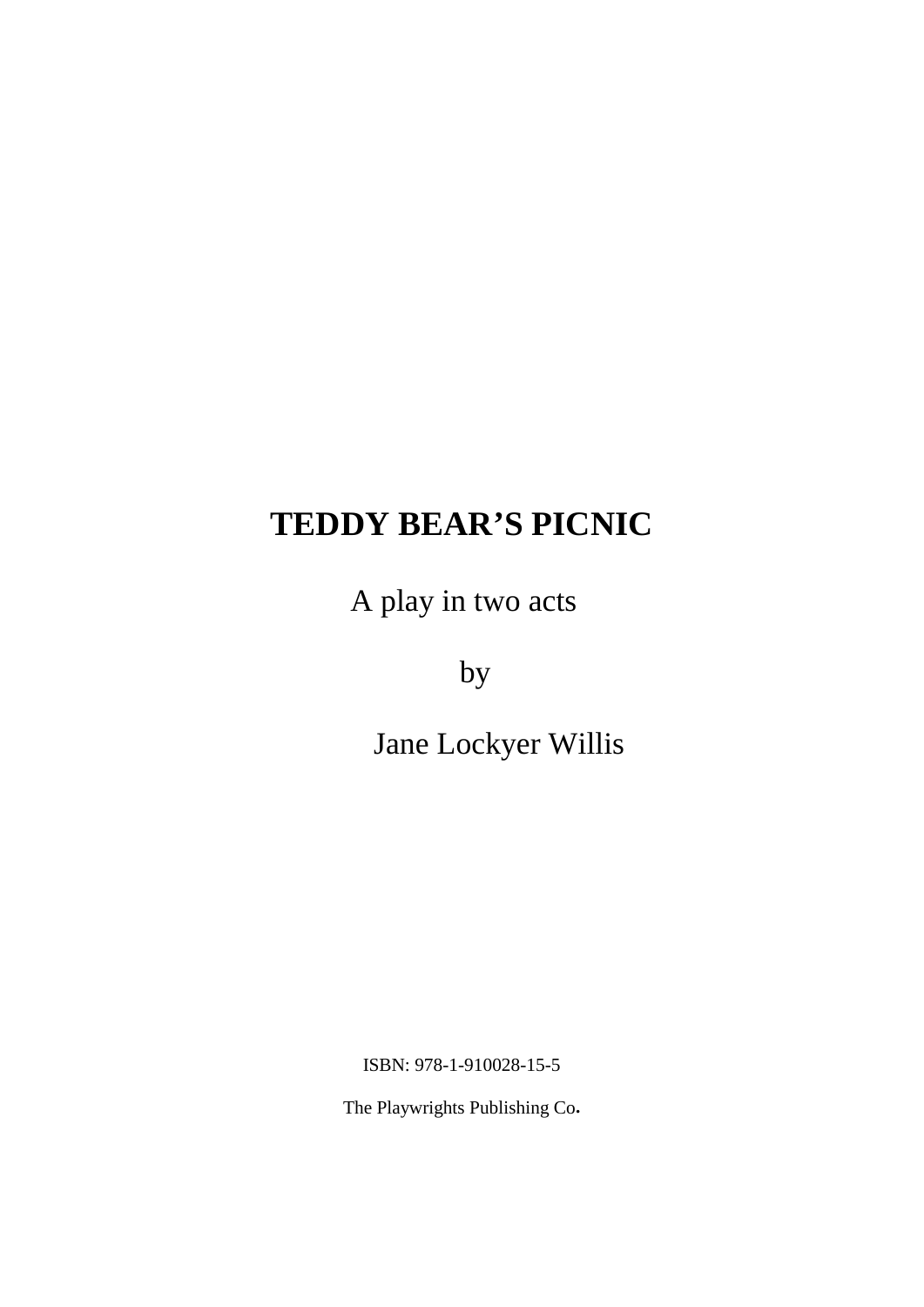Performances or readings of this play may not legally take place before an audience without a licence obtainable on application to:

> The Playwrights Publishing Co., 70 Nottingham Road, Burton Joyce, Nottingham, U.K., [44] (0)1159-313356 playwrightspublishingco@yahoo.com

To avoid possible disappointment, application should be made, preferably in writing, as early as possible, stating: -

- (i) Name and address of applicant
- (ii) Name and address of Society;
- (iii) Name and address of theatre or hall where performance(s) would be held;
- (iv) Times and dates of performances.

A fee will be charged for this licence which must be paid prior to the first performance otherwise the licence is automatically cancelled and the performance becomes illegal.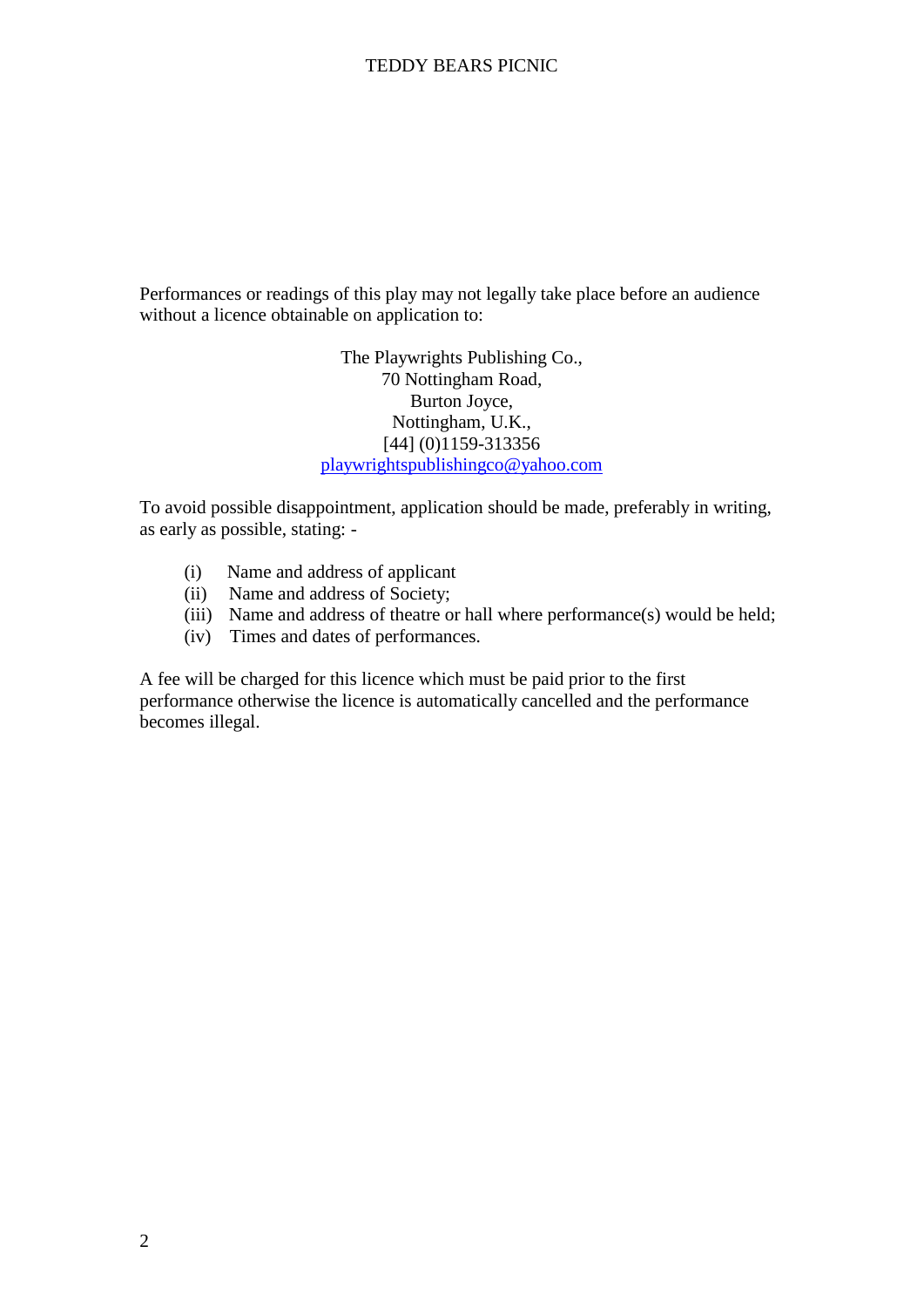# Jane Lockyer Willis

About the play

Jim and Rowena embark on a weekend break with friends, Patrick and Betty.

Tensions arise when Rowena discovers that she has picked up Betty's suitcase by mistake. What does she find there? And what does Jim discover when rummaging through his wife's case?

The drink flows and the confessions begin. As things go from bad to worse - enter Bruce, the local eccentric, who at night has a tendency to frequent the hotel corridors. Through their mutual love of churches, Jim finds in Bruce a friend and ally.

TEDDY BEAR'S PICNIC touches on such areas as deceit, adultery, love, loss, impotence and rage. Fast moving, funny and sad.

**\***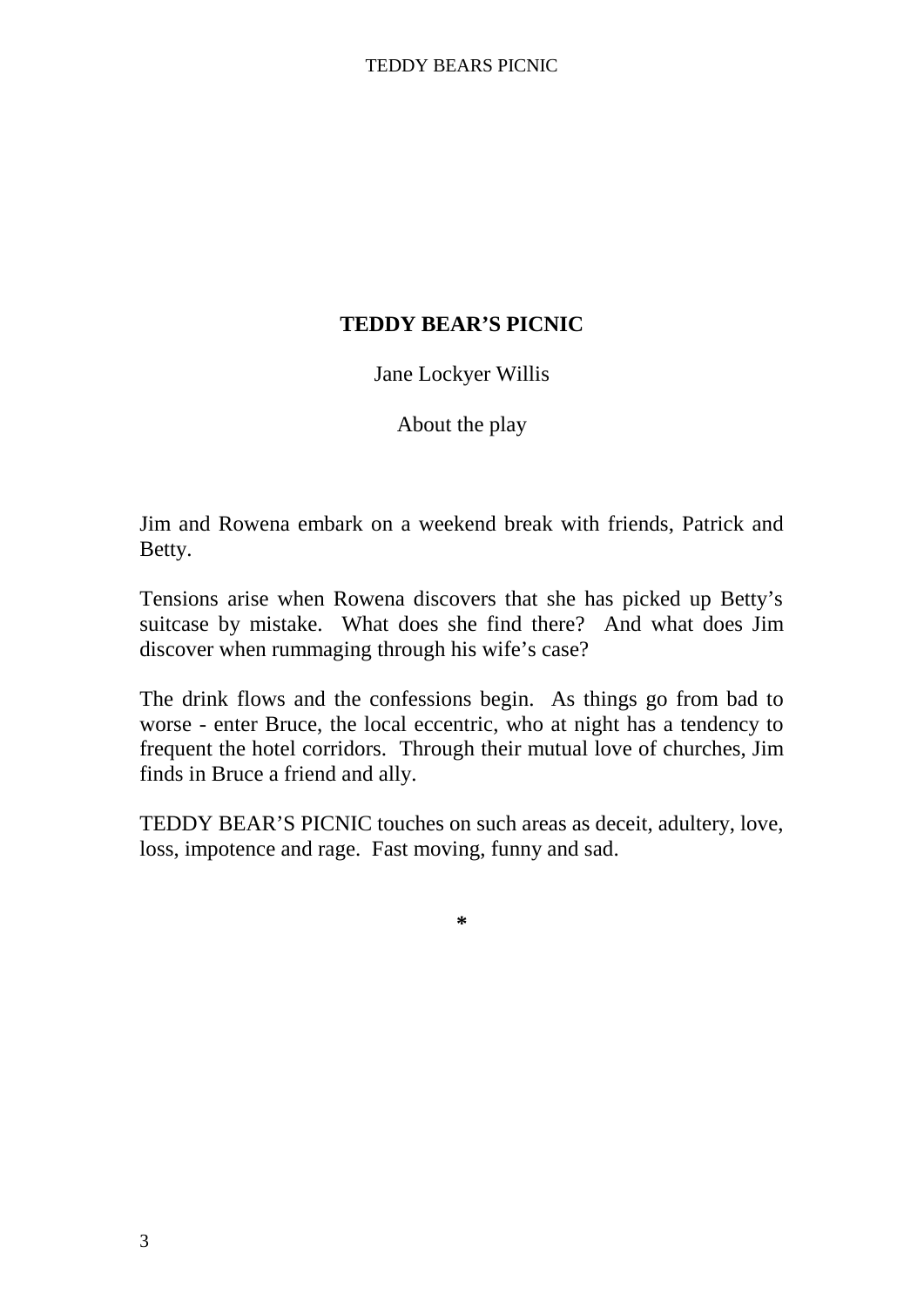# **CHARACTERS**

# **(flexible ages)**

**Jim** - late forties/fifties  **Rowena** - his wife/ early forties  **Patrick** - sixties **Betty** - His wife/ sixties.  **Bruce** - seventies/eighties  **Harriet** - His sister/ sixties ACT 1 Scene 1 – Hotel bedroom. Late afternoon

ACT 1 Scene 2 – The same. After dinner that night

- ACT 11 Scene 1- The same. After dinner the fol. Night
- ACT 11 Scene 2 The same. The following morning.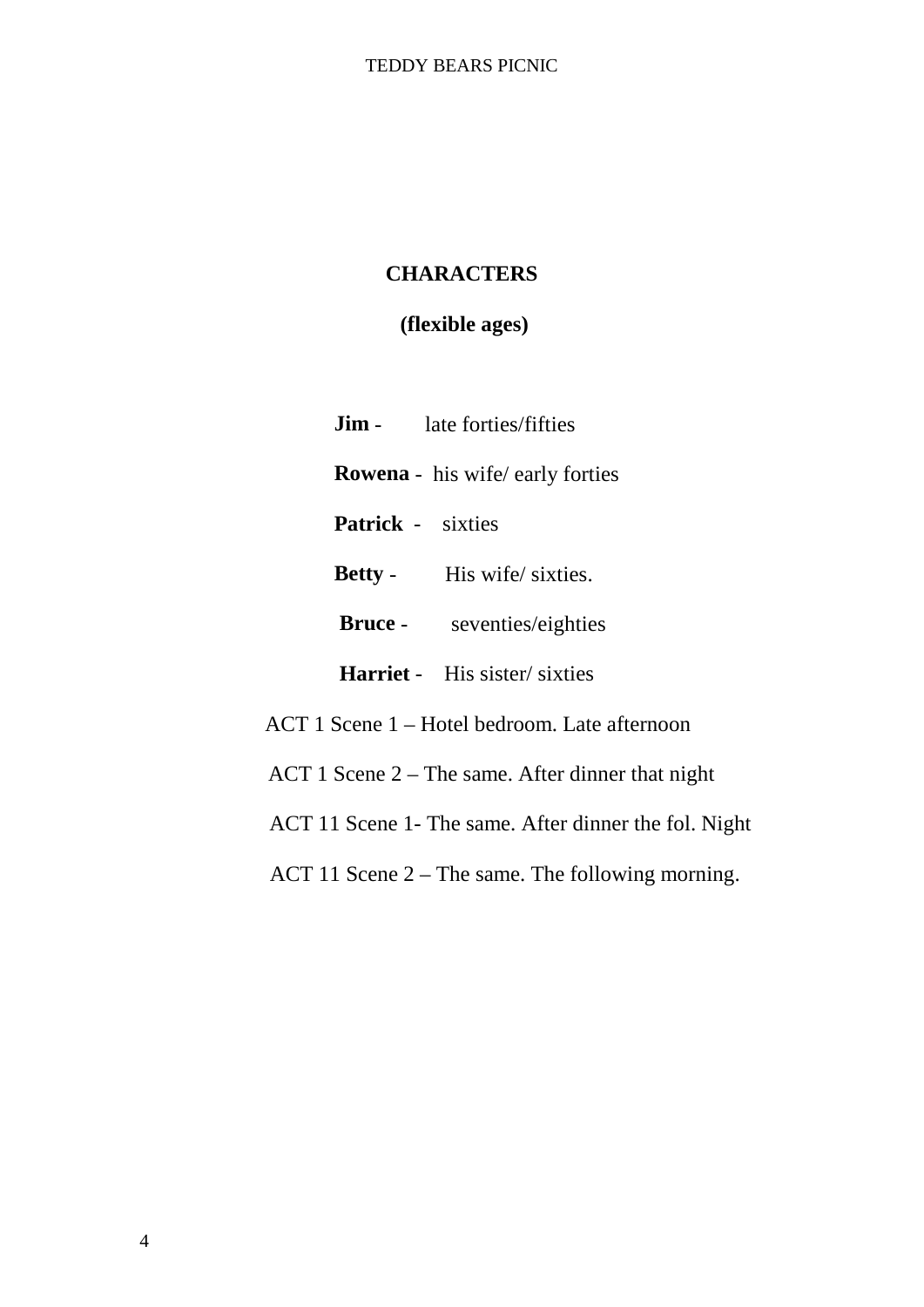*Setting: The play is set in a smart hotel bedroom somewhere in rural England. The room is furnished with twin beds, side tables with reading lamps, chest of drawers, dressing table, wardrobe, large sofa, a couple of easy chairs. Leading off is a bathroom, not seen. There is a French window back centre stage looking out onto a garden, with river running past and a church steeple in the distance.*

*Time: present day*

#### **ACT 1 Scene 1**

*Late afternoon. Jim enters bedroom. He is in his early fifties, good looking and slim. He can be both charming and rude. His often sarcastic, opinionated and aggressive manner masks a deep insecurity and lack of self worth and his destructive nature is inclined to push social boundaries to their limits.*

**JIM:** This is us. *(Puts down case and scans room) Very* nice! **ROWENA:** *struggles through door with her case. She is in her early forties: attractive, slim and polite unless thwarted, usually by her husband. Her general manner is assertive and up beat. She has learnt over the years that this is the best way to*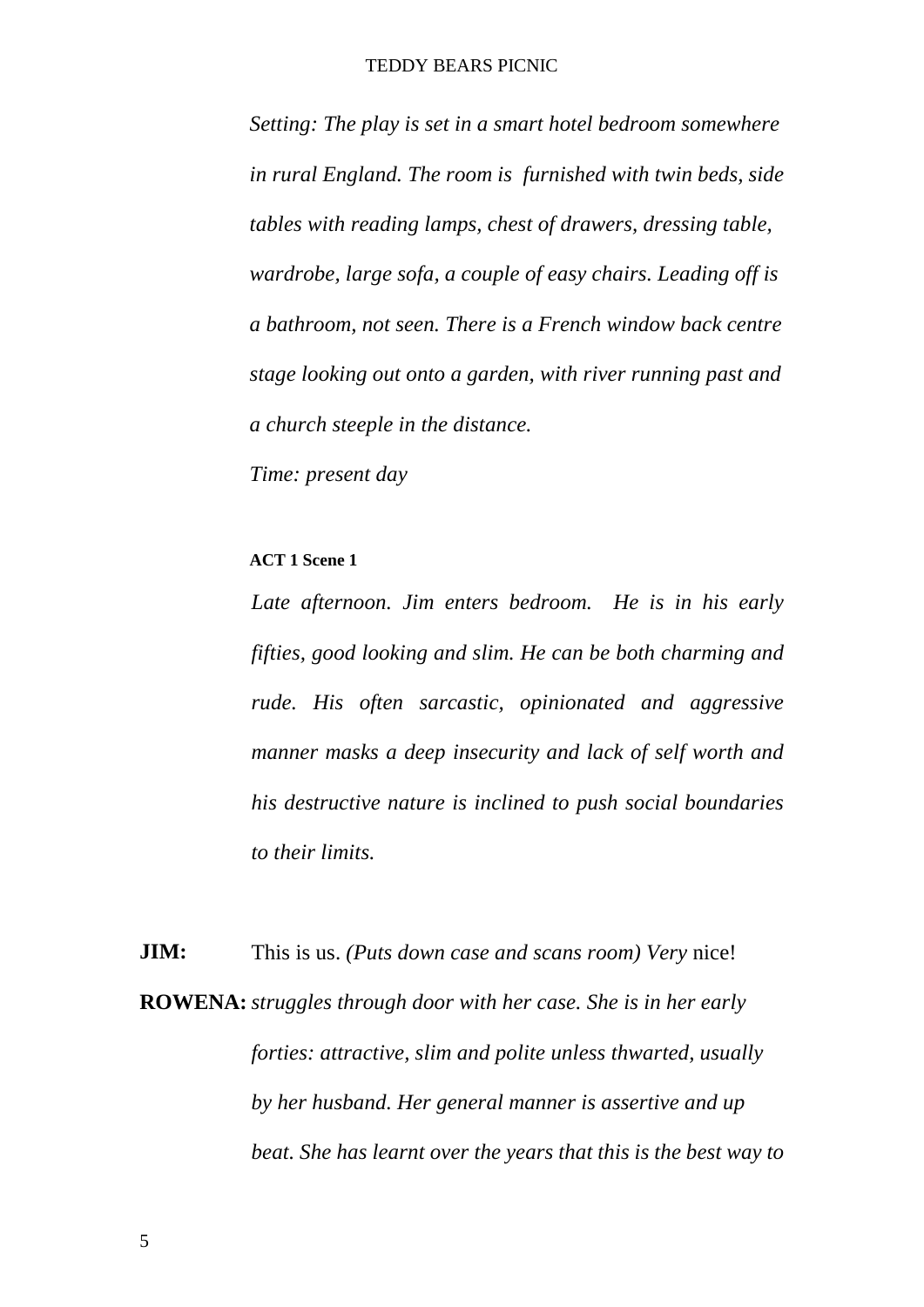*cope with her husband's mercurial and difficult nature.* Oh yes! It *is* nice, isn't it? (*Going to window)* And what a view!

- **JIM:** *(bouncing up & down on one of the twin beds)* Never mind the view. Feel your mattress, Row. *(Stretches out)* Bags I this bed. Pure bliss!
- **ROW:** *(still at window)* This outlook certainly has the wow factor… reminds me of the screen saver on my computer. (*JIM joins her*) A meandering river - weeping willows….
- **JIM:** Swans drifting by, church with quintessential steeple.
- **ROW** Flutter of autumn leaves falling from, from .... What sort of trees are they do you suppose?
- **JIM:** Haven't a clue. We're townies, remember. Anyway, you've forgotten to add the rain.
- **ROW:** I've deleted the rain.
- **JIM:** Hope you've deleted your friends too.
- **ROW:** *Our* friends.
- **JIM:** *Our* friends then. Perhaps I can delete them for you.
- **ROW:** No doubt you will during the course of the weekend. (*Goes to wardrobe, looks inside.)* Darling, there aren't any coat hangers.
- **JIM:** (*joins her*) Perhaps they've been nicked by the previous inmates.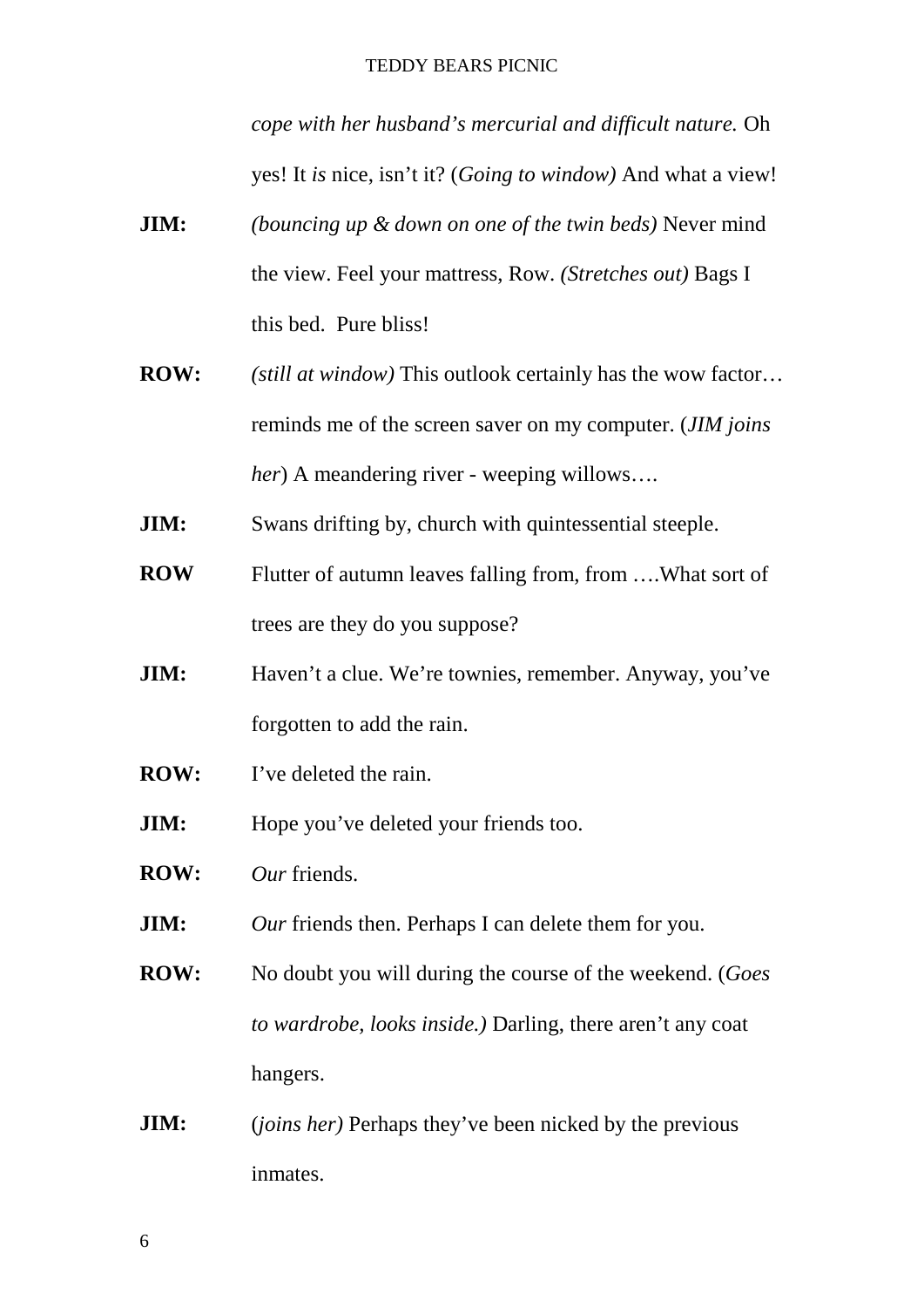- **ROW:** Some people! They can afford a swanky en suite and then steal all the hangers. What is it with them?
- **JIM:** The Magpie Syndrome: This English middle class compunction to collect things. To own what is not theirs. With me it was beer mats. I'll speak to reception on our way out.
- **ROW:** Out? Where?
- **JIM:** To take a gander at the Church. The spire alone must be worth a second look. I wouldn't mind seeing the bell tower either at some point, if it's at all possible.
- **ROW:** Not now though. I want to unpack, hang up my dress. It'll crease horribly.

*JIM groans, goes to telephone, lifts receiver, pauses then speaks*

**JIM:** Hello. This is room 10. We don't appear to have any coat hangers. *(Pause)* No, not one! There's an ironing board, and an iron, and a curious looking contraption for pressing trousers, but no wardrobe hangers. *(Pause)* That is correct. Please can you bring us some pronto as we want to un-pack? Thank you so much. *(Replaces receiver)* They're bringing them now.

**ROW:** Good.

7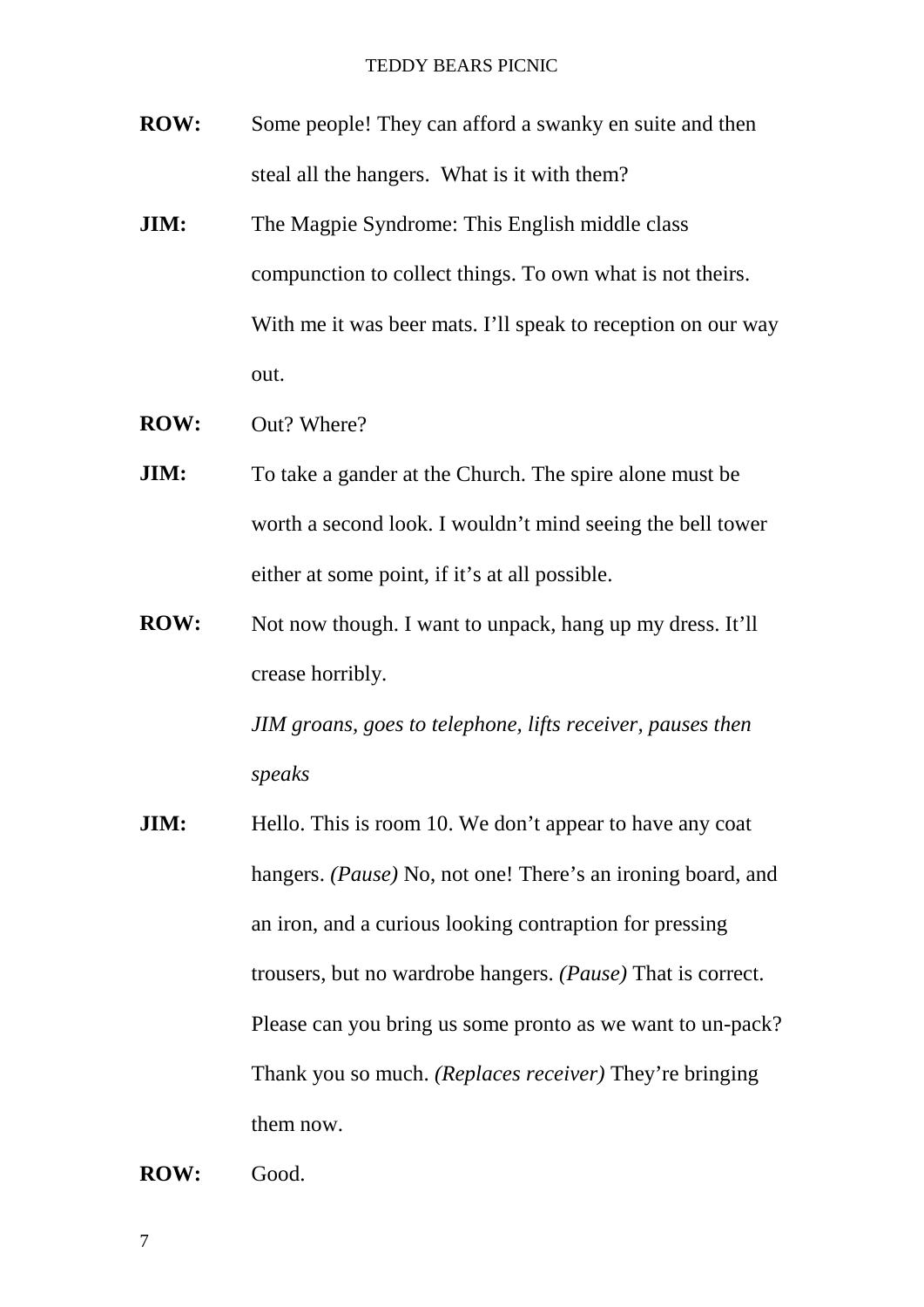- **JIM:** *(He stops short)* Shush! Keep still!
- **ROW:** What?
- **JIM:** The air conditioning! Listen! **(***They both freeze)* The ducting's vibrating.
- **ROW:** Well?
- **JIM:** I'll never sleep with that racket!
- **ROW:** Don't start Jim, please; at least not yet. Let me get settled in first.
- **JIM;** It'll drive me mad!
- **ROW:** Everything drives you mad. I hope you brought ear plugs, or I'll never hear the last of it. *(Suddenly remembering)* Jim?
- **JIM:** What?
- **ROW:** Did you pack your suit?
- **JIM:** No. *You* did.
- **ROW:** I didn't. I hung it on the wardrobe door ready for *you* to pack.
- **JIM:** Wonderful! So I've no suit to put on tonight. Thanks a million, Row. *(Angrily slings his suitcase on bed, opens it and rummages inside.)* You're absolutely right. No bloody suit! Thankfully I remembered to pack some extra trousers. Yep! And a jacket and sweater. You've remembered to pack *your* dress, I take it.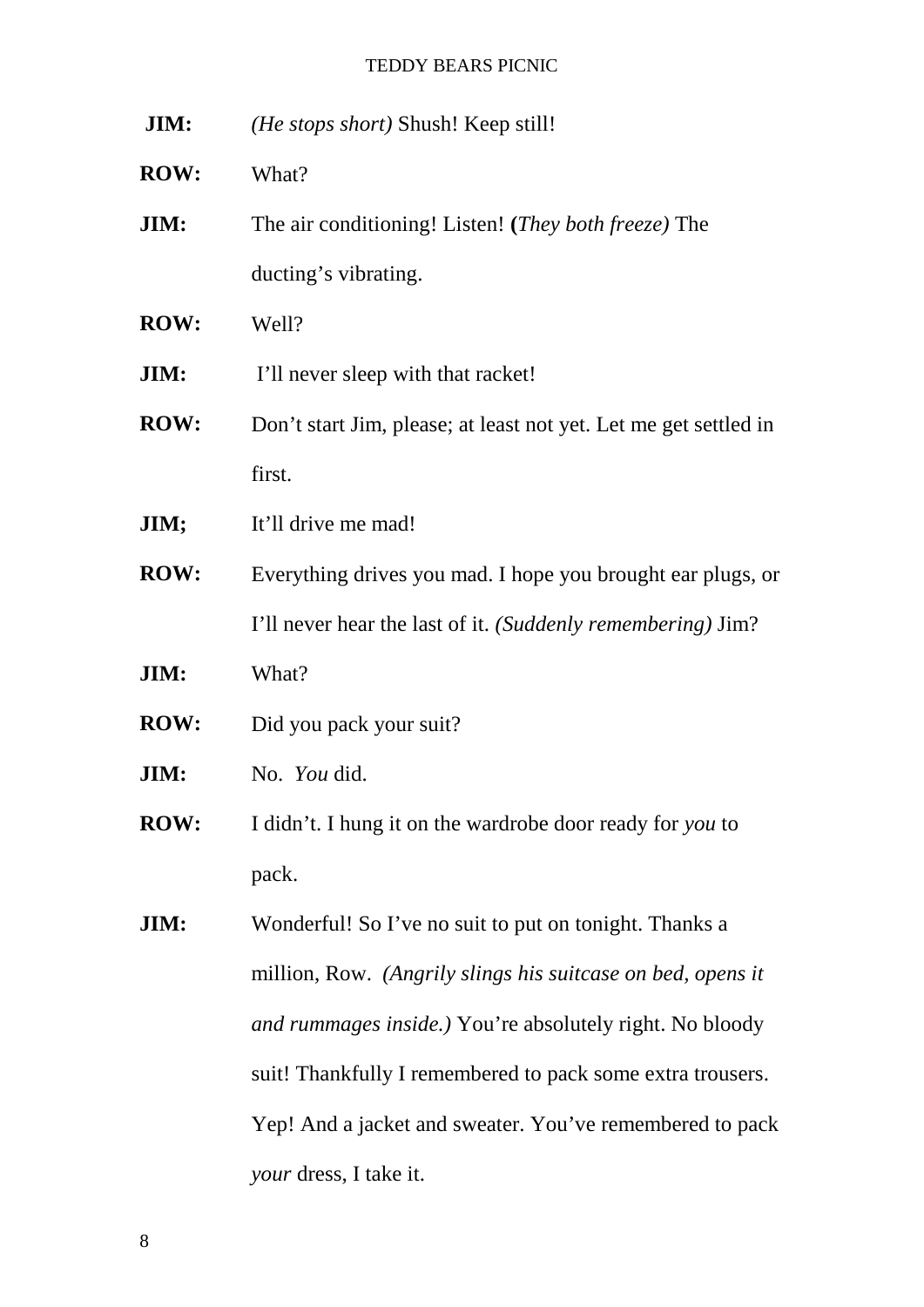**ROW:** There's no need to be sarcastic. *(She places her suitcase on bed, opens it and gasps)* Oh no!

**JIM:** What now?

- **ROW:** This isn't my case.
- **JIM:** *(goes to see)* Are you sure?
- **ROW:** Of course I'm sure. It's Betty's. I've picked up Betty's case by mistake.

**JIM:** Idiot!

- **ROW:** How did I do that?
- **JIM:** You tell me.
- **ROW:** *(remembers)* It must have been in reception when the four of us met up. I remember putting mine down next to Betty's when we said hello. I must have picked up hers by mistake before we went to our rooms. They're identical: same colour, size, everything. Quick Jim, I must get mine back. What's their room number?

*Knock on door. JIM answers it. It's the maid with hangers. He thanks her, takes them, closes door, opens wardrobe and places them on rail*

**JIM:** We have hangers folks! Not a lot to hang on them, but hangers, we now have.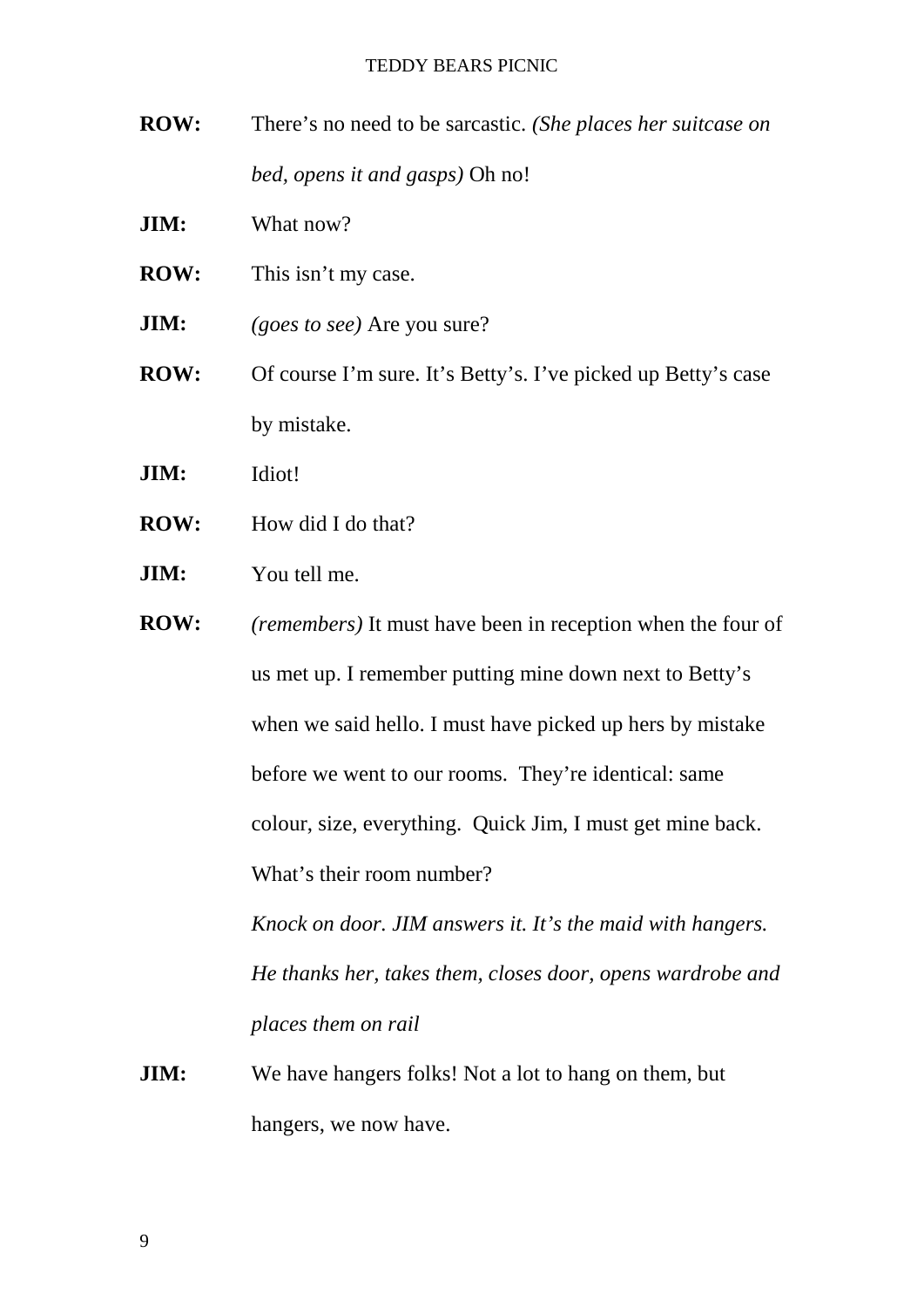- **ROW:** *(agitated)* Jim, I must get hold of my proper case. I'll just pop down to reception with this one. No, on second thoughts, perhaps I'll go straight to their room.
- **JIM:** You do that. *(Sitting on bed)* May I have this bed then? Only I like to be near the window. I feel shut in otherwise.
- **ROW:** Yes, yes: Anything for a peaceful life.
- **JIM:** I can't think why we had to come to this god forsaken place. It's miles from anywhere, and I've got the most god awful backache from driving through that sodding weekend traffic.
- **ROW:** Oh, stop moaning!
- **JIM:** I wouldn't mind, if we were with some decent people, but Patrick and Betty! Why you had to chum up to those two losers, I'll never know. Is it because they make you feel superior? Do you feel prettier, wittier and wiser in their cruddy company?
- **ROW:** Here we go! Another jolly weekend! How I look forward to them!
- **JIM:** I can see it all now. Into the bar they'll totter: Patrick in that over pressed grey striped suit he wears with the coordinated shirt and tie and those hideous rubber soled Hush Puppies he insists on creeping about in so as he can listen in on juicy conversations. Not that there'll be any. And Betty, dear

10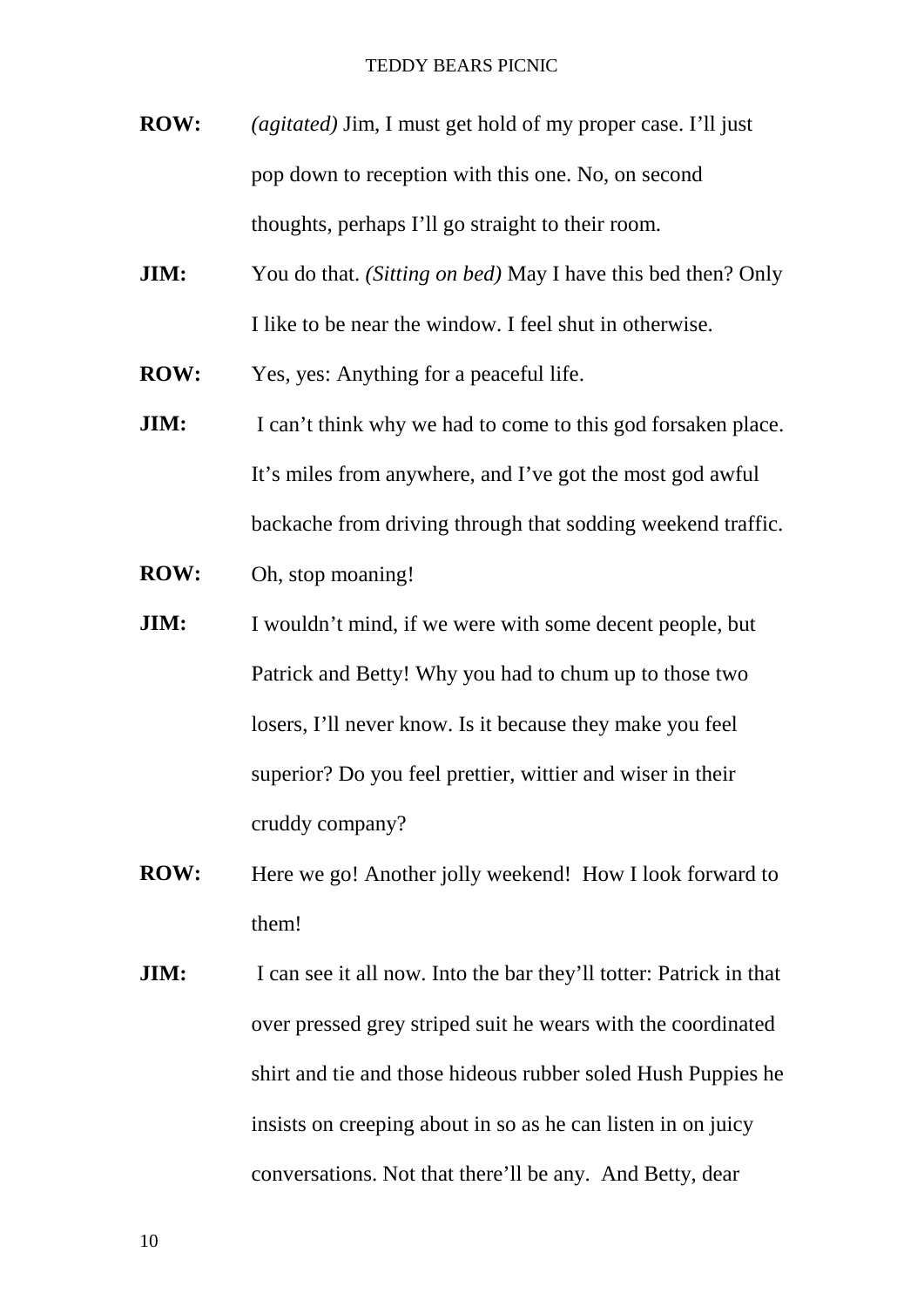heart, will sit in the lounge ankles crossed sipping gin and tonic in her crinkle free, special offer catalogue dress designed for comfort and durability.

- **ROW:** Oh belt up Jim! I'm going to their room. Betty will want *her* case.
- **JIM:** (*goes into bathroom. Sound of taps running)* This water's none too hot.
- **ROW:** Did you hear me?
- **JIM:** And it's a funny brown colour. Yuk!
- **ROW:** Probably rust. Keep running it and it should clear.
- **JIM:** *(re-entering bedroom)* Hear you what?
- **ROW:** I said clear. The water will clear if you keep running it. Look. I'll pop along then. What's their number?
- **JIM:** Twenty, I think. Must you? If you get jawing to them we'll never get away. And then we won't have time to look at the church.
- **ROW:** You and your churches!
- **JIM:** Have you anything valuable in your case?
- **ROW:** Not, but Betty may have ...
- **JIM:** Brought her double row of cultured pearls, you mean? Let me guess: two dresses of best quality crimplene, that hand knitted cardigan with the bobbles on it… oh, and that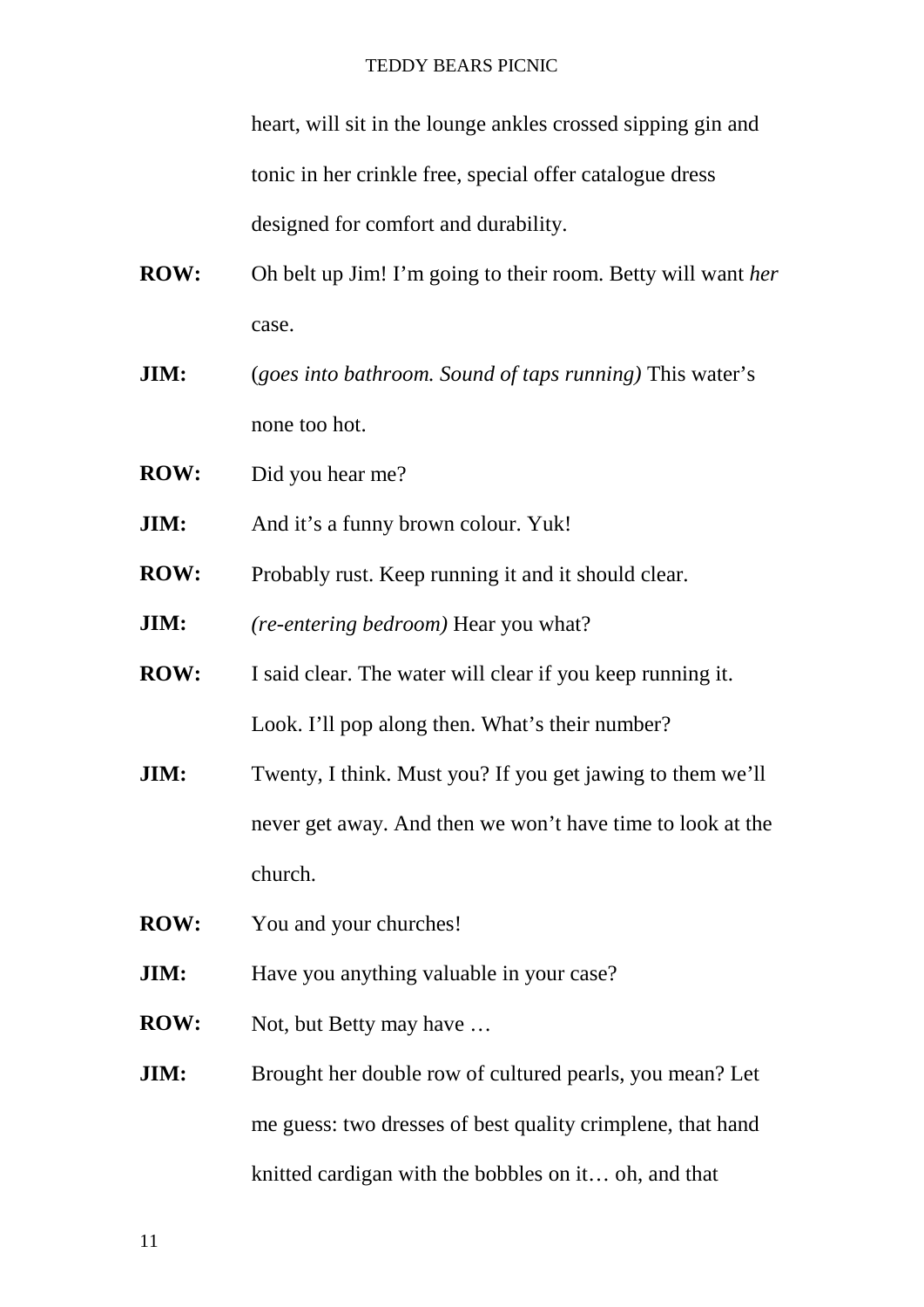dreadful plastic mac she bought in the Isle of Man. Well, there's only one way to find out if there's anything of value in it. (*(He begins rummaging through BETTY'S case)*

**ROW:** What are you doing Jim?

- **JIM:** We need to be doubly sure this is hers and not some other daffy dame's, don't we?
- **ROW:** Jim! Stop it! I know it's hers. She packs everything so beautifully and carefully. That's her trade mark. Not like me. She'll open mine and have a fit. *(Slaps his hand)* Don't! She'll know if we've fiddled.

*But curiosity gets the better of her and in silence they both begin looking through the contents almost mesmerized by the ordinariness of her things.*

**JIM:** *(brings out a nightdress case in the shape of a Teddy Bear)* Get a load of this!

**ROW:** I think it's a nightdress case.

**JIM:** In the shape of a Teddy Bear. Ah! She takes her Teddy on holiday. Isn't that sweet? I wonder if our Betty wears flannelette nighties. Shall we have a peek inside and find out? You don't mind do you Teddy? *(He lifts up the flap and brings out a nylon nightdress.)* Nylon! And see through! Oh Patrick! This could be your lucky weekend! *(His hand*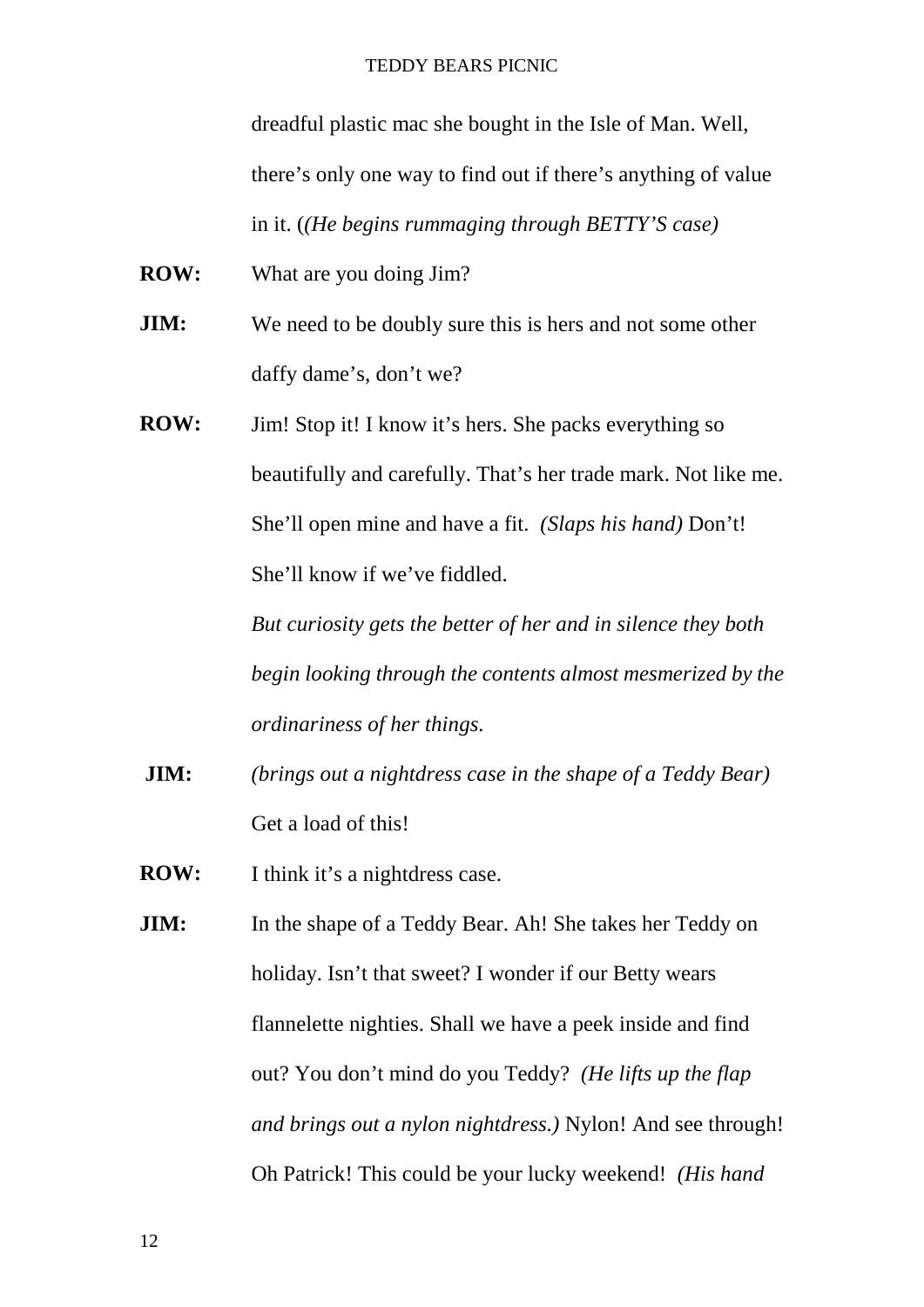*touches on something else.)* What's this? There's something more inside Teddy's tum- tum. This is better than Christmas! *(He brings out a small plastic sachet containing fine white powder.)* Well, well, well! What have we here? Funny place to keep your face powder… don't you think, love? Not her colour, I wouldn't have thought. I know she's pale faced, but not this pale.

- **ROW:** Let me see. *(Snatches sachet and fingers it)* It can't be!
- **JIM:** I think it is.
- **ROW:** Cocaine! Betty?
- **JIM:** Here, give it back. *(Takes sachet and carefully opens it)*
- **ROW:** What are you doing?
- **JIM:** Stop getting hysterical woman! I'm just going to have a little taste. (*Dips index finger into powder and tastes it.)* It's cocaine all right.
- **ROW:** So! As if *you'd* know! (*Pause*) You haven't taken Coke! *(Pause)* Have you Jim?
- **JIM:** *(pause)* Just the once.
- **ROW:** *(surprised)* When?
- **JIM:** In the old days.
- **ROW:** How old days?
- **JIM:** A couple of years back.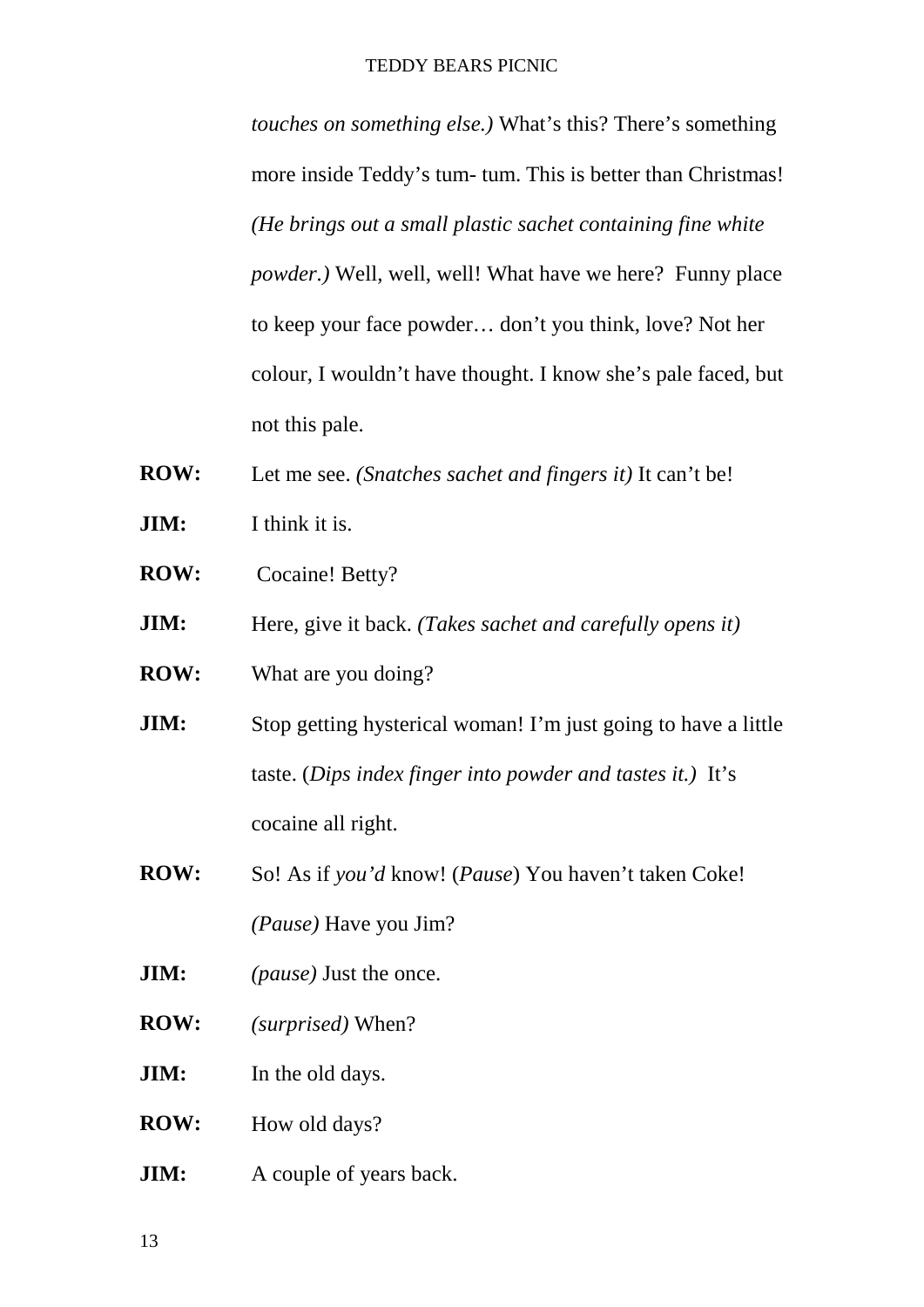- **ROW:** A couple of years back! That's not the old days!
- **JIM:** I forget when.
- **ROW:** Like heck you do. You might be growing forgetful but not that forgetful. Or is your memory, like your hearing … selective?
- **JIM:** Very clever.
- **ROW:** So where was it? Where did you snort the stuff? And more to the point, where was I?
- **JIM:** At your mother's.
- **ROW:** That sounds about right. While I was playing the dutiful daughter you were – Hang on! Wasn't that the weekend you went to that party where they all swopped partners? It was.
- **JIM:** Don't exaggerate, darling. I stumbled upon one couple in a compromising position and that was only because they were lying on my overcoat.
- **ROW:** I want to know.
- **JIM:** Come here! *(He pulls her towards him. She shrugs him off.)*
- **ROW:** Don't try to get round me, Jim. Tell me.
- **JIM:** *(sighs)* I went to this party. You knew that. You were invited too, for God's sake. At the Evans's… that snotty couple who'd recently moved into the cul- de- sac round the corner from us.